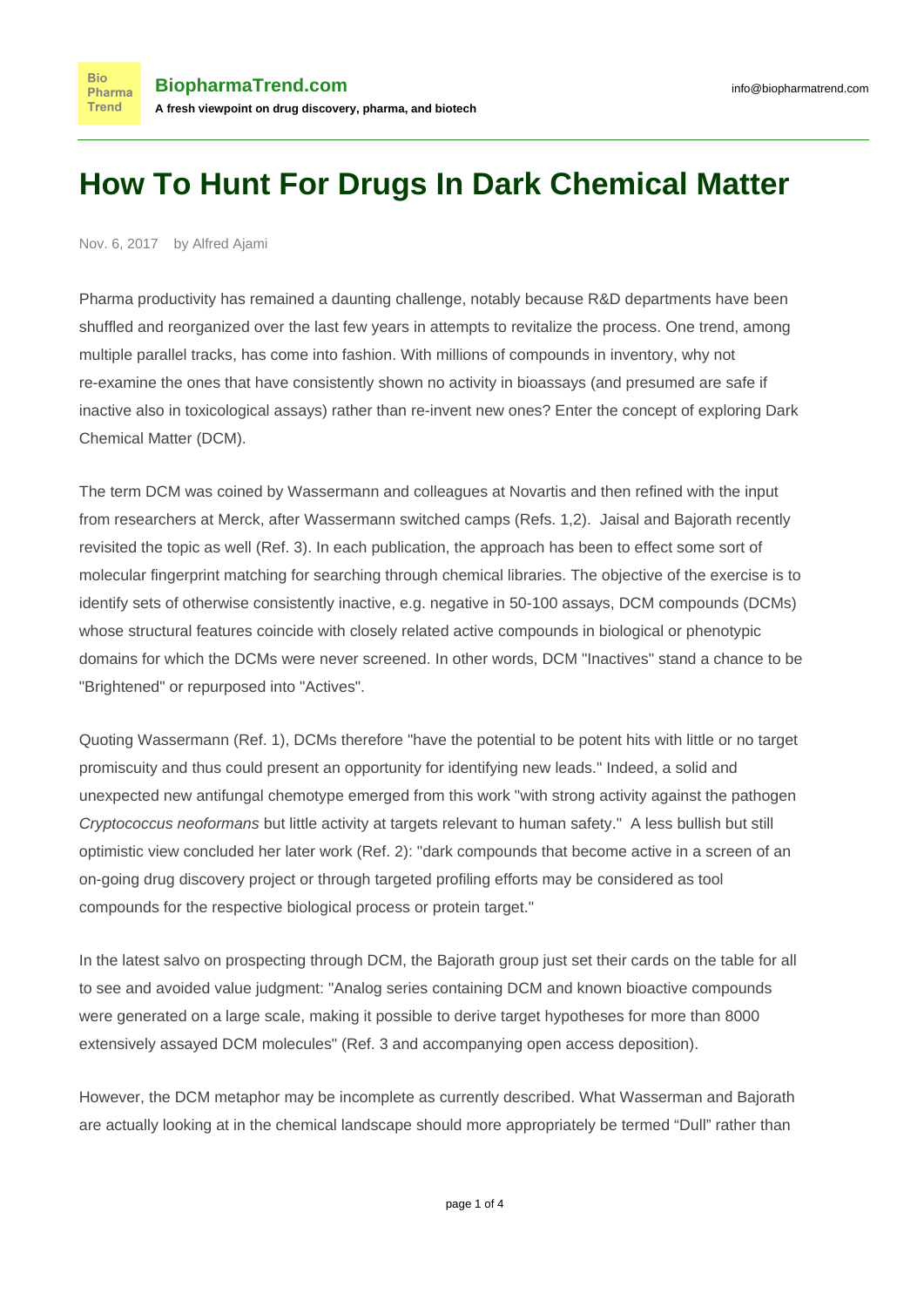"Dark" chemical matter. "Dark Matter" cannot be seen; it lies at the edge and beyond the statistical confidence limits of the structures that we can readily examine.

If one analyzes the so-called DCM data sets for 3D molecular shape diversity and sp3 complexity using moments of inertia (Ref. 4), for example, "Actives" aka "Bright" and "Inactives" aka "Dull" compounds demonstrably occupy the same chemical space. This appears to be the conclusion drawn through intuition in Derek Lowe's analysis (Ref. 5): "None of these structures, I have to say, look odd at all; I don't think any medicinal chemist would look at them and say "You know what, you could screen that stuff through a hundred assays and never see a damn thing". Quite the opposite – they look fine. Clustering them in chemical space didn't show any obvious "dark nebulae" – all the clusters with DCM compounds in them also have active compounds in them (and sometimes these are very similar structures indeed)." Moreover, Siramshetty and Preissner, writing for Drug Discovery Today in July of 2017, concur with Lowe's earlier assessment (Ref. 6) based on an independent analysis.

What is the take-home lesson here? In contrast to what may just turn out to be "Dull Chemical Matter", real DCM should lie beyond the outer limits of the overlap between known actives and consistent inactives. I argue that the place to look for novel leads should fall at or past the margins where any given set of "Dull" and "Bright" chemical spaces coincide. This is achievable using the now time tested toolkits for shape analysis that project 3D molecular complexity onto a 2D triangular rod-sphere-disk continuum (Ref. 4).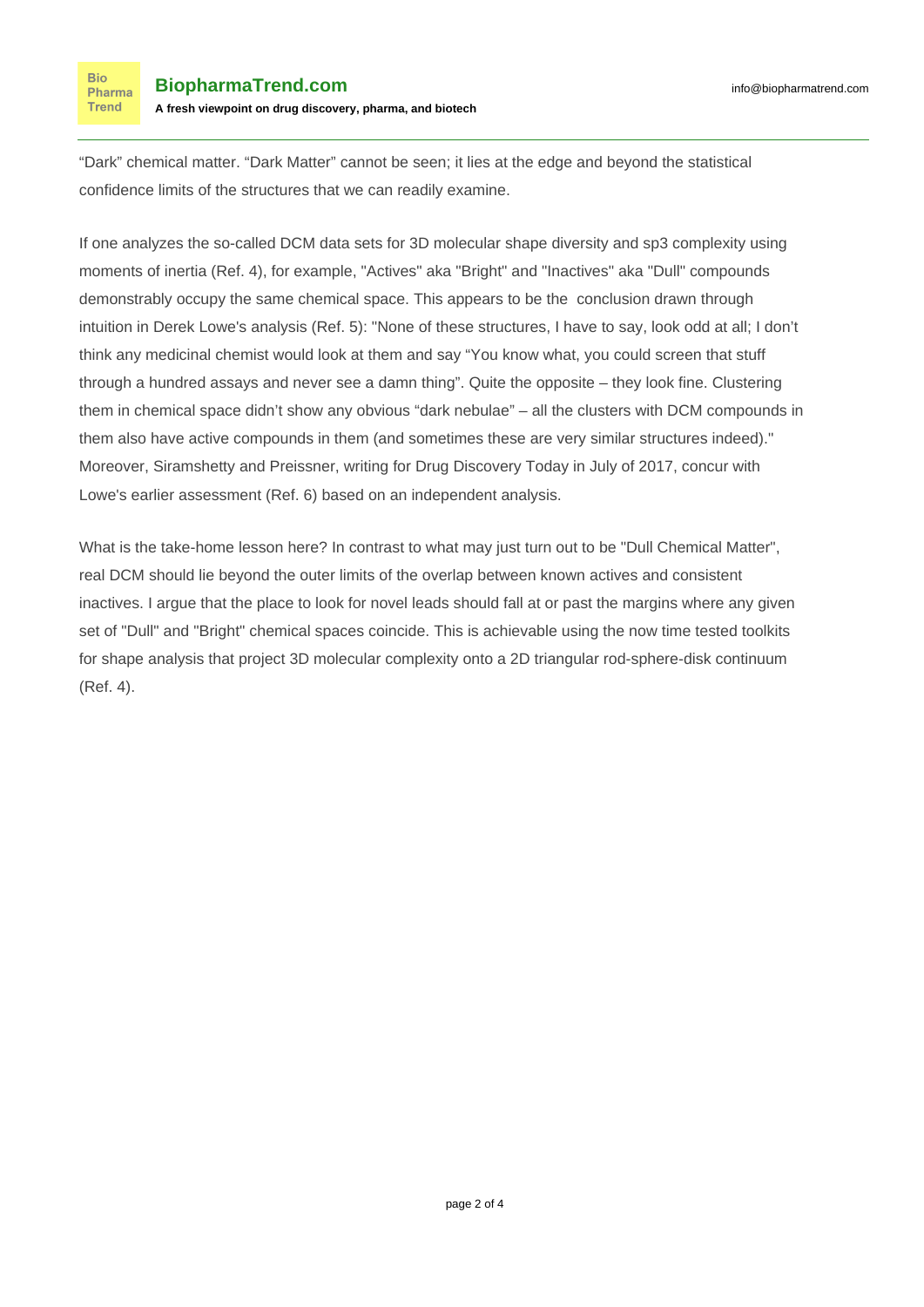## How and where to look for DCM in the rod-sphere-disk continuum of 3D shape remapped mathematically onto 2D



As suggested in the graphic above, it may even become a general prescription for picking places to start in screening libraries of any sort: a) map them against reference data sets, and b) pick compounds sufficiently distanced from the central domain of any data overlap. As a case in point, this approach to insure 3D complexity, and natural product like fragments, otherwise uncharted in either Dull or Dark chemical space appears to have resonated at Novartis, site of the original DCM coinage, and presumably with Merck via a key author who relocated there along with Wassermann (Ref. 7).

## **References:**

- 1. Dark chemical matter as a promising starting point for drug lead discovery, Wassermann et al., Nature Chem. Biol. 2015 (not O/A), [http://go.nature.com/2j1qu7p;](http://go.nature.com/2j1qu7p) public access to the underlying data through the CCD Vault:<http://bit.ly/2AmK16m>
- 2. Deorphanization strategies for dark chemical matter, Wassermann et al., Drug Discovery Today 2017 (O/A), [http://bit.ly/2AaerIe](http://bit.ly/2AaerIe target=)
- 3. Dark chemical matter in public screening assays and derivation of target hypotheses, Jaisal and Bajorath, MedChemComm 2017 (not O/A),<http://rsc.li/2hJ1AG4>; data file - [http://bit.ly/2Ac1Owb](http://bit.ly/2Ac1Owb%20)